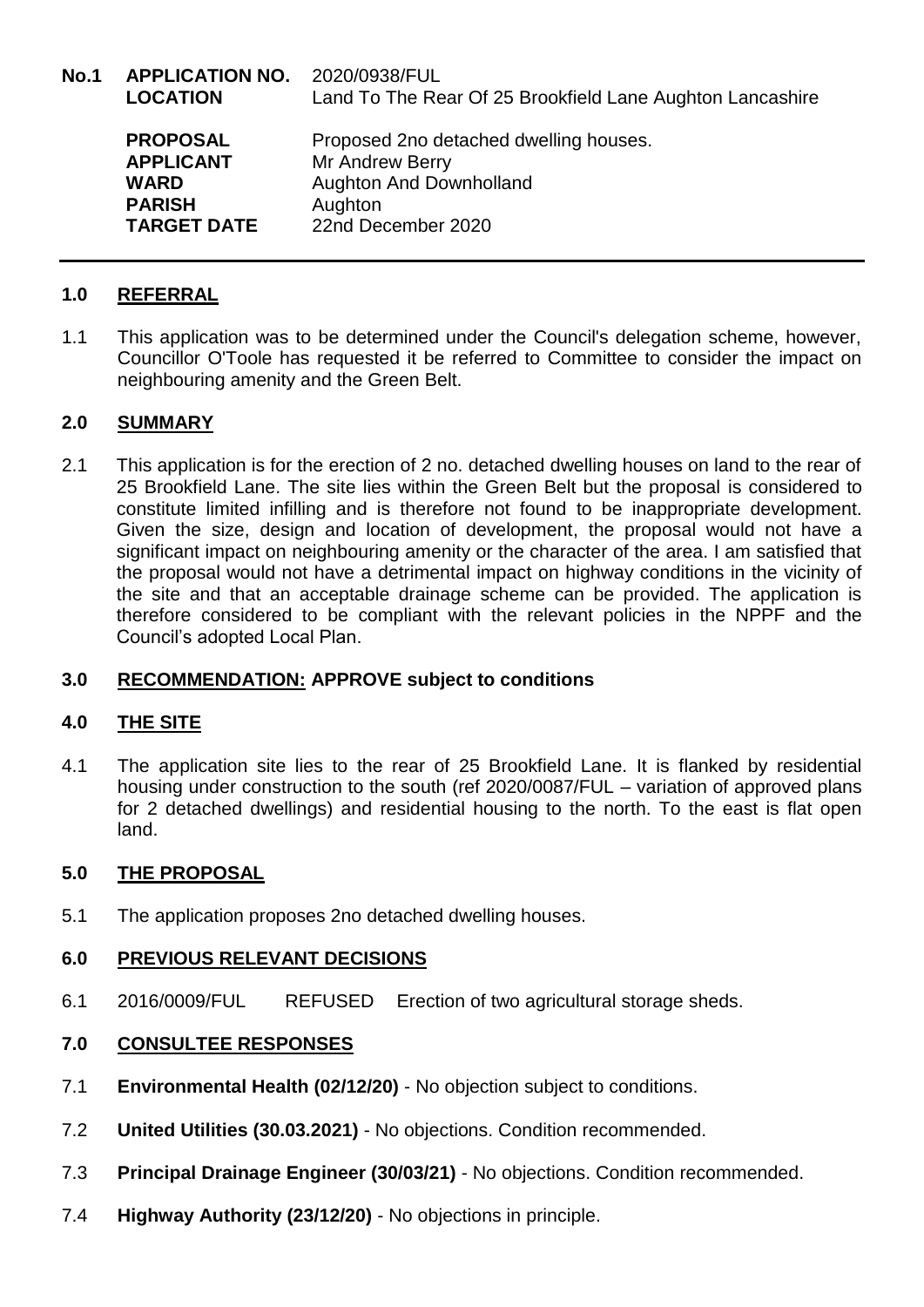## **8.0 OTHER REPRESENTATIONS**

# 8.1 **Parish Council (03/12/20)**

Members noted the Pre-Application Statement, the similar construction work taking place for 2 dwellings alongside and the proposal for shared turning space and access onto Brookfield Lane.

Concern was raised that the additional housing at this particular location would harm the openness of the Green Belt.

8.2 The Council has received a number of objections to the proposal on the following grounds.

Applicant unable to provide access to plot 2 without a legal agreement; Proposal is not infill; Infill by stealth; Information provided on application form is incorrect; Light pollution; Difficulties with refuse collection; Expensive housing does not contribute to Council's statutory requirements; Design is cramped: Proposed road is narrow for bin wagons/fire engine; Impact on highway/pedestrian safety; Sewage and other effluent floods houses, gardens and pathways; Proposal will cause additional flooding; Raising level of road will raise height above damp course at 27 Brookfield; Brookfield is a narrow road and cars/agricultural vehicles mount pavement; Green Belt should not be built on; Not all the residents in Brookfield have been notified; Impact on local environment; Access road should include a pavement; Loss of privacy; Loss of light; Prime growing land used for building is not acceptable; Circuitous method of overriding previous refusals; Visual impact; Impact on ecology; Devalue properties; Disruption; Long term environmental impact; Top soil erosion leads to increased pollution and sedimentation in streams and rivers; Several wagons have removed topsoil from site without planning permission. **9.0 SUPPORTING INFORMATION**

9.1 The Council has received the following supporting information:

Planning Statement 05/10/20

Geotechnical site Assessment Report by Enviro Solutions 05/10/20

Drainage Statement 05/10/20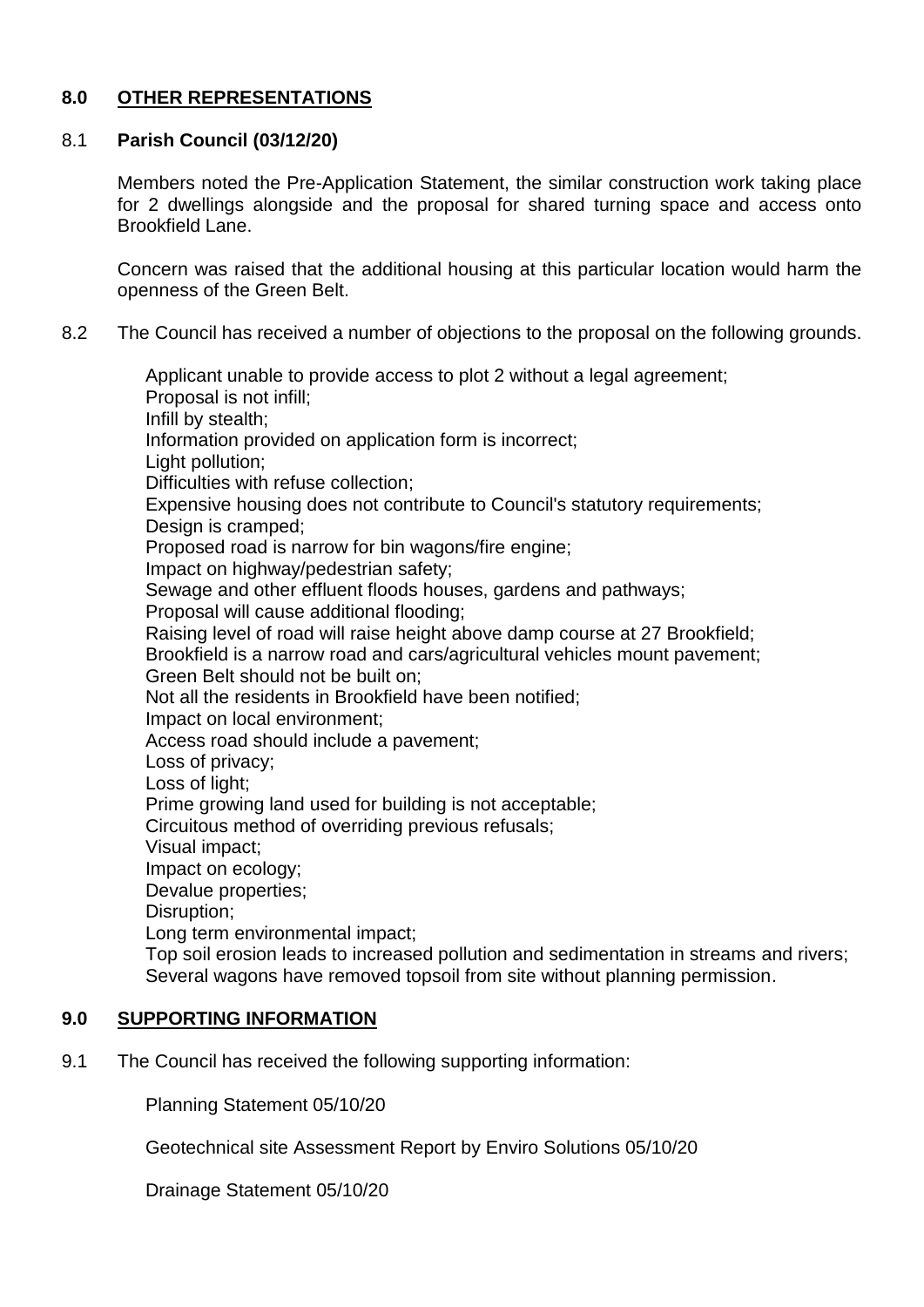Green Belt Statement 27/10/20

Ecological Appraisal (Nov 2020) by Tyrer Ecological Consultants Ltd 05/11/20

Arboricultural Implications Assessment (07/11/20) by Mulberry 09/11/20

Arboricultural Method Statement (07/11/20) by Mulberry 09/11/20

Phase 2 Foul and Surface Water Drainage Philosophy by PSA Design 11/01/21

## **10.0 RELEVANT PLANNING POLICIES**

- 10.1 National Planning Policy Framework (NPPF) and the West Lancashire Local Plan 2012- 2027 Development Plan Document provide the policy framework against which the development proposals will be assessed.
- 10.2 The site is located within the Green Belt as designated in the West Lancashire Local Plan.

## 10.3 **National Planning Policy Framework**

Delivering a sufficient supply of homes Achieving well-designed places Protecting Green Belt Land Meeting the challenge of climate change, flooding and coastal change Conserving and enhancing the natural environment.

## 10.4 **West Lancashire Local Plan** (2012-2027) DPD

- SP1 A sustainable Development Framework for West Lancashire
- GN1 Settlement Boundaries
- GN3 Criteria for Sustainable Development
- RS1 Residential Development
- EN2 Preserving and Enhancing West Lancashire's Natural Environment
- 10.5 **Supplementary Planning Document,** Design Guide (Jan 2008)
- 10.6 **Supplementary Planning Guidance** Development in the Green Belt (October 2015)

All the above Policy references can be viewed on the Council's website at: <http://www.westlancs.gov.uk/planning/planning-policy.aspx>

## **11.0 OBSERVATIONS OF CORPORATE DIRECTOR OF PLACE AND COMMUNITY**

- 11.1 The man considerations for this application are as follows:
	- Principle of development Appearance/design of development Impact on amenity Impact on highway/parking Drainage/flooding Arboricultural impact Ecological Impact

## **Principle of development**

11.2 Policy GN1 of the West Lancashire Local Plan states that development proposals within the Green Belt will be assessed against national policy and any relevant local plan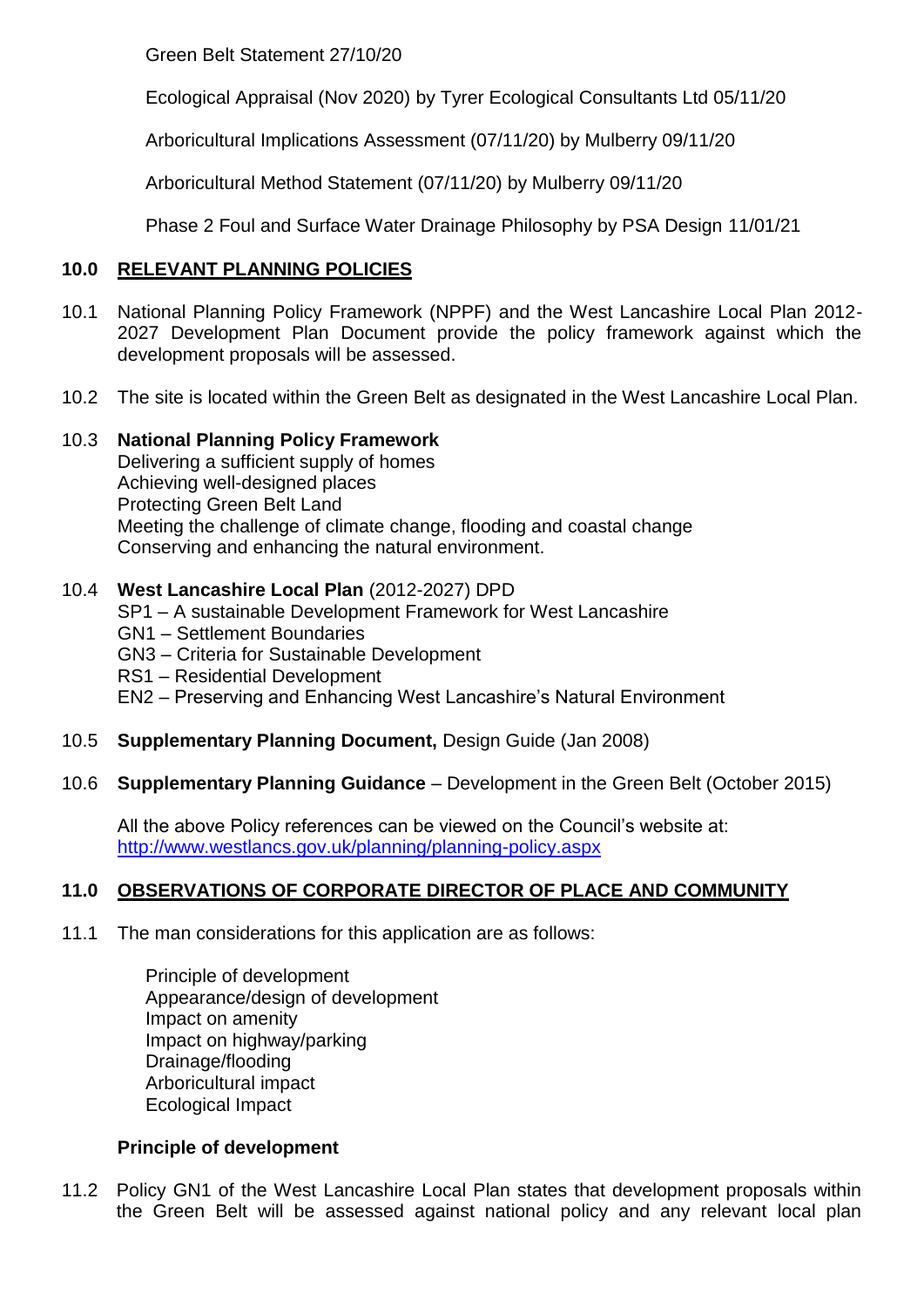policies. The NPPF states at paragraph 145 that the construction of new buildings should be regarded as inappropriate in the Green Belt unless it falls within one of a number of exceptions.

- 11.3 The proposal is made for the erection of 2 no. detached houses with shared access road and car parking. The WLLP does not expressly allow market houses in the Green Belt, but defers to national policy on general Green Belt matters. This includes paragraph 145 of the National Planning Policy Framework (NPPF), which sets out seven types of development that are defined as being "not inappropriate" in the Green Belt. Included is criterion (e) "limited infilling in villages".
- 11.4 The site falls outside the defined settlement boundary of Aughton village, which is identified in the Local Plan. However, the site would be located between existing housing.
- 11.5 Applicable to this proposal is a Court of Appeal case (Wood v Secretary of State for Communities and Local Government [2014] EWHC 683 (Admin); February 2015).This Court of Appeal case assists decision makers to interpret paragraph 145 (e) of the NPPF to determine whether a proposed development can be considered to be infill development. In this Court of Appeal case, the Judge found that the policy requires the decision-maker to consider whether, as a matter of fact on the ground, the site appears to be in the village. The fact that a site lies outside the village boundary as designated in the development plan is not solely determinative.
- 11.6 In this case, I consider that having regard to the position and nature of the site, which now has residential development on three sides, and does not project any further east than the neighbouring dwellings approved by virtue of application 2020/0087/FUL, that the proposal can be considered to be physically and visually related to the existing settlement such to comprise infill development. Therefore, the construction of infill dwellings in this location is not considered to constitute inappropriate development in the Green Belt and the proposal would not conflict with guidance within the Framework or Policy GN1 of the Local Plan.

### **Design and External appearance**

- 11.7 Policy GN3 of the WLLP states that proposals for development should be of a high quality design and in keeping with the West Lancashire Design Guide SPD. The Council's SPD Design Guide states that new development should be of a scale, mass and built form, which responds to the characteristics of the site and its surroundings. Care should be taken to ensure that buildings do not disrupt the visual amenities of the street scene because of their height, scale or roofline.
- 11.8 The application as amended proposes 2 'L shaped' dwelling houses measuring approximately 5.9m high x 13.5m long x 12.2 wide. The detached dwelling houses would have tiled roofs, brick elevations and upvc windows.
- 11.9 Access to the properties is via a shared access road off Brookfield Lane. Each property would have in curtilage parking.
- 11.10 The design compliments houses in the locality as Brookfield Lane includes houses and bungalows with dormers. As the proposed houses are situated to the rear of 25 Brookfield Lane they would not be prominent in the streetscene and I consider the design and external appearance to be acceptable and compliant with Policy GN3 in the Local Plan.

#### **Impact upon Amenity**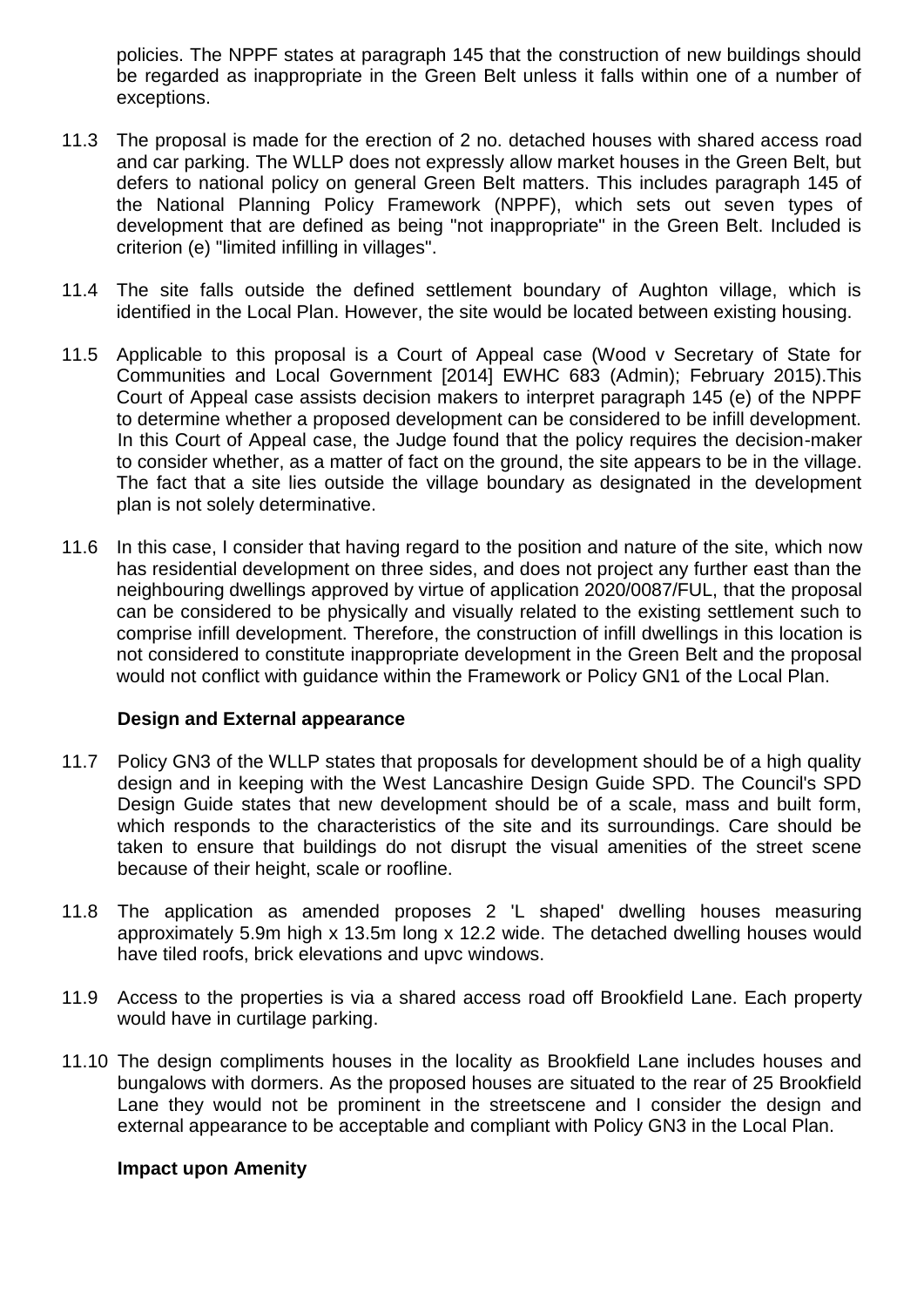- 11.11 Policy GN3 of the West Lancashire Local Plan states: "development should retain or create reasonable levels of privacy, amenity and sufficient garden / outdoor spaces for occupiers of the neighbouring and proposed properties".
- 11.12 I am satisfied the size of the proposed gardens for the new dwelling houses, are sufficient to meet the standards recommended in the Council's Design Guide and that the proposed dwellings would offer a satisfactory standard of residential amenity for future occupants.
- 11.13 The main elevations of the proposed dwellings would face the rear of the dwellings in Brookfield Lane. The Council's SPD Design Guide indicates that there should be 21 metres between facing main habitable room windows. The separation distance between the rear elevation at 25 Brookfield Lane and the proposed dwelling houses at plots 1 and 2 is more than 47m. This distance exceeds the guidance figure and is therefore compliant with Policy GN3 in the West Lancashire Local Plan. There would be approximately 16 metres between the front elevation at plots 1 and 2 and the rear boundary fence at 25 Brookfield Lane which I consider would prevent significant overlooking of private amenity space. I am satisfied that the proposed dwellings will not be overbearing, result in overshadowing or loss of privacy for properties in Brookfield Lane.
- 11.14 The side elevation of plot 2 would face the rear of properties on Beech Road but only roof lights are proposed at first floor level and these can be conditioned to be obscure glazed. The separation distance between the proposed dwelling house at plot 2 and 31 Beech Road is approximately 15.3m. This distance complies with the Councils SPD Design Guide, which requires a minimum distance of 12m between main elevations and elevations that do not contain main habitable room windows. I am satisfied that the proposed development will not result in significant overshadowing, be overbearing of result in loss of privacy to the properties in Beech Road.
- 11.15 Plot 1 would have roof lights facing the new dwelling under construction to the south but these can also be conditioned to be obscure. Both plots have inward facing dormers in the side elevations which would serve an en-suite. A condition is recommended to ensure that they remain obscured. I am satisfied that, subject to appropriate conditions, the proposed dwellings will not result in overlooking or loss of privacy to neighbouring properties.
- 11.16 Given the size, design and position of the proposed dwelling houses, they would not result in a significant impact on neighbouring amenity and the scheme would offer an acceptable residential environment for future occupants in accordance with Policy GN3 in the Local Plan.

### **Drainage/flooding.**

- 11.17 The Council has received a number of letters from local residents, concerned that additional houses will increase local flooding. Letters objecting to the proposal state heavy rainfall results in local flooding.
- 11.18 As part of the submission, the applicant has submitted a Foul and Surface Water Drainage Philosophy by PSA Design on the 11/01/21. I have consulted with the Council's Drainage Engineer and he is satisfied the proposed drainage scheme is acceptable. Foul water will connect to the existing foul sewer and surface water will be attenuated and connect to an existing surface water drain. United Utilities have also been consulted with regard to the development and have no objections in principle to the proposal. I am satisfied that the site can drain appropriately and the development will not result in an increase in flood risk in the vicinity of the site. The proposal is therefore compliant with Policy GN3 in the Local Plan and the relevant guidance in the NPPF.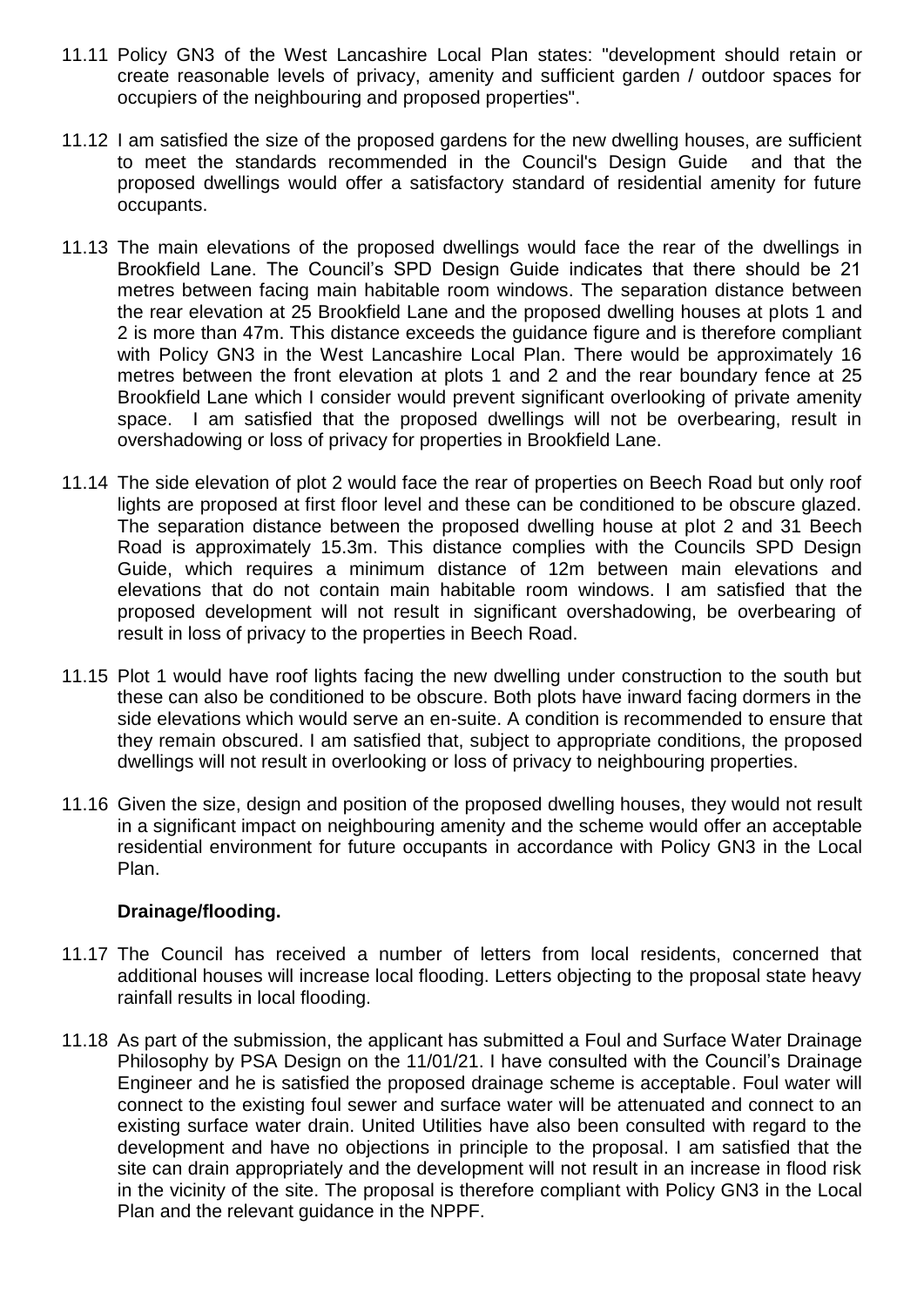### **Impact on Highway/Parking**

- 11.19 Access to the proposed dwellings would be via an existing private driveway off Brookfield Lane which serves no.31 Brookfield Lane and 2no new dwellings granted under a previously approved planning application. Each of the proposed dwellings would be 3 bedroomed and 2 off street car parking spaces would be provided to accord with Policy IF2 in the Local Plan. In response to initial concerns raised about refuse collection, the scheme has been amended to show a bin storage facility.
- 11.20 A number of objections have been received raising concerns about vehicular and pedestrian safety. The Highway Authority has been consulted and has raised no objection to the proposed development and is of the opinion that the proposed development would not have a severe impact on highway safety or highway capacity within the immediate vicinity of the site. I am therefore satisfied that the proposed development complies with policies IF2 and GN3 in the Local Plan.

## **Ecology**

- 11.21 Policy EN2 of the Local Plan requires development proposals to avoid impacts on significant ecological assets and protect and improve the biodiversity value of sites. If significant impacts on biodiversity are unavoidable, then mitigation or as a last resort, compensation, is required to fully offset impacts.
- 11.22 To establish the presence or absence of any protected species and priority habitats the applicant has submitted an Ecological Appraisal by Tyrer Ecological Consultants Ltd. Subject to an appropriate condition regarding mitigation measures, I am satisfied that then proposed development will not have a significant impact on protected species or priority habitats.

### **Impact on trees**

- 11.23 Policies GN3 and EN2 in the Local Plan seek to ensure that developments minimise the removal of trees and hedgerows. To support this application the applicant has submitted an Arboricultural Method Statement and Arboricultural Implications Assessment.
- 11.24 The proposed development and associated infrastructure includes a number of locations where the proposals are in close proximity to existing trees. The Site Layout Plan within appendix 3 identifies the trees in relation to the proposed development.
- 11.25 Following a review of the submitted Arboricultural Method Statement and Arboricultural Implications Assessment the Councils Arboricultural Officer is satisfied the trees would not be significantly impacted by the development and that all necessary mitigation measures are in place to ensure that the trees will not be adversely impacted during the construction works

## **12.0 CONCLUSION**

12.1 The proposal is found to constitute limited infilling in the Green Belt and is not inappropriate development. The proposal would not have a significant impact on neighbouring amenity or the character of the area and all technical matters have been satisfactorily addressed. The application is compliant with the relevant policies in the NPPF and the Council's adopted Local Plan.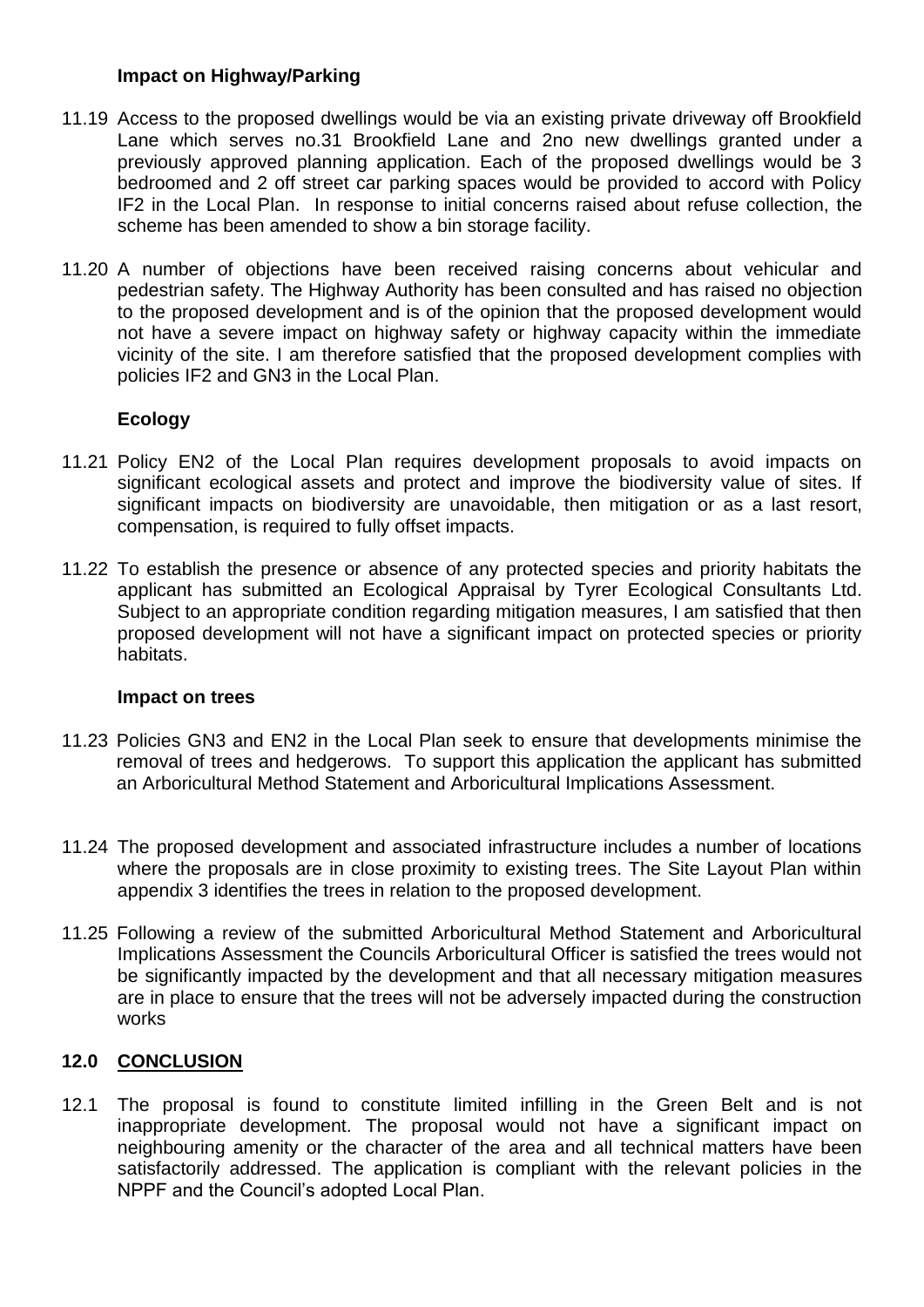### **13.0 RECOMMENDATION**

13.1 That planning permission be GRANTED subject to the following conditions and reasons:

## **Conditions**

- 1. The development must be begun not later than the expiration of three years beginning with the date of this permission. Reason: To comply with the requirements of Section 91 of the Town and Country Planning Act 1990 as amended by Section 51 of the Planning and Compulsory Purchase Act 2004.
- 2. The development hereby approved shall be carried out in accordance with details shown on the following plans: Elevation plans for plot 1 ref 1646/02 A; Elevation plans for plot 2 ref 1646/03 A; Landscape Plan 1646/06 Received by the Local Planning Authority on 24/03/21; and Street scene plans ref 1646/04; Site location plan reference 1646/05 Received by the Local Planning Authority on 05/10/20; and Phase 2 Foul and Surface Water Drainage Philosophy ref D3078-L-02 by PSA Design dated 08/01/21 Received by the Local Planning Department on 03/02/20; and West Coast Geometrics Land and measured building Surveyors rey A: site plan as proposed 1646/01A received by the Local Planning Authority on 11/03/21 Reason: For the avoidance of doubt and to ensure compliance with the provisions of Policy GN3 in the adopted West Lancashire Local Plan 2012-2027 Development Plan Document.
- 3. Notwithstanding any description of materials in the application, no above ground construction works shall take place until samples and / or full specification of materials to be used externally on the building(s) and hard surfaces have been submitted to and approved in writing by the Local Planning Authority. Such details shall include the type, colour and texture of the materials and should be reflective of those within the surrounding area, unless otherwise agreed in writing by the Local Planning Authority.

The development shall be carried out only in accordance with the agreed schedule of materials and method of construction.

Reason: To ensure that the external appearance of the building(s) is satisfactory and that the development therefore complies with the provisions of Policy GN3 in the adopted West Lancashire Local Plan 2012-2027 Development Plan Document.

4. Prior to construction of the proposed dwellings a scheme for the provision of electric vehicle charging points shall be submitted to and approved in writing by the Local Planning Authority. The dwellings shall not be occupied until an electric vehicle charging point has been installed in accordance with the agreed details. Reason: In the interests of sustainability and air quality in accordance with Policy GN3 in

the West Lancashire Local Plan 2012-2027 Development Plan Document.

5. No part of the development hereby permitted shall be used or occupied until the proposed roof lights and dormer windows on the side elevations of plots 1 and 2 as indicated on drawings 1646/02A and 1646/03A received on 24th March 2021, have been glazed with obscure glass to a degree sufficient to conceal or hide the features of all physical objects from view (level 4). The windows shall be retained as such with level 4 obscure glazing at all times thereafter.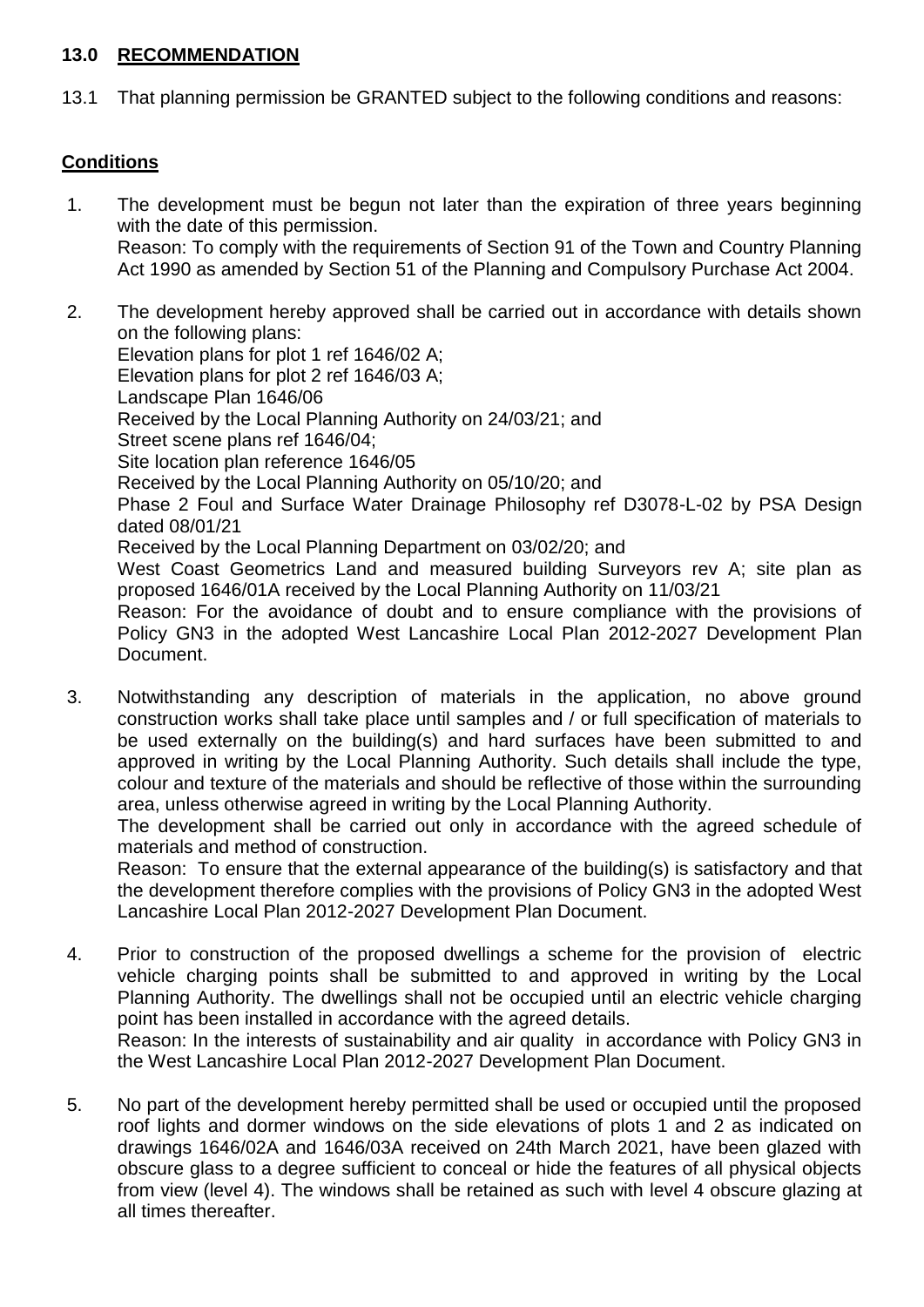Reason: To protect the privacy and amenity of adjacent residential properties and so comply with the provisions of Policy GN3 in the adopted West Lancashire Local Plan 2012-2027 Development Plan Document.

6. Notwithstanding the provisions of the Town and Country Planning (General Permitted Development) (England) Order 2015 (as amended) or any subsequent Orders or statutory provision re-enacting the provisions of these Orders no window or openings shall be added to the properties (in the north and south elevations) until details of the positioning, size and design have been submitted to and approved in writing by the Local Planning Authority.

Reason: To protect the privacy and amenity of adjacent residential properties and so comply with the provisions of Policy GN3 in the adopted West Lancashire Local Plan 2012-2027 Development Plan Document.

- 7. The parking provision shown within the curtilage of each dwelling on the approved plans ref 1646/01A received by the Local Planning Authority on 11/03/20 shall be provided prior to first occupation of the dwelling to which it relates. The parking area shall be hardsurfaced and shall be made available for its intended use at all times thereafter. Reason: In the interests of highway and pedestrian safety and to ensure that the development complies with the provisions of Policy GN3 and IF2 in the West Lancashire Local Plan 2012-2027 Development Plan Document.
- 8. Prior to any part of the development hereby permitted taking place a scheme showing the areas for a site compound including the siting of office, storage of plant and materials and measures to prevent the transfer of mud out of the site shall be submitted to and approved in writing by the local planning authority. All works which form part of the approved scheme shall be implemented while any demolition/construction works are in operation. Reason: These details are required prior to the commencement of development in order to protect the amenity of neighbouring occupiers and to comply with the provisions of Policy GN3 in the adopted West Lancashire Local Plan 2012-2027 Development Plan Document.
- 9. All hard and soft landscape works shall be carried out in accordance with the approved details shown on plan 1646/06 received by the Local Planning Authority on 24/03/21. The works shall be carried out before any part of the development is occupied or in accordance with a programme to be agreed in writing with the Local Planning Authority prior to any development commencing. Any trees / shrubs which are removed, die, become severely damaged or diseased within 7 years of their planting shall be replaced in the next planting season with trees / shrubs of similar size and species to those originally required to be planted unless the Local Planning Authority gives written consent to any variation.

Reason: To ensure that the site is satisfactorily landscaped having regard to the character of the area and the nature of the proposed development and to comply with Policy GN3 in the West Lancashire Local Plan 2012-2027 Development Plan Document.

- 10. The development hereby permitted shall be implemented in accordance with the submitted Arboricultural Method Statement by Mulberry ref TRE/25-27BL received 09/11/20 unless otherwise agreed in writing by the Local Planning Authority. Reason: To ensure that the proper protection of trees has been carried out in the interests of visual amenity and to comply with Policies GN3 and EN2 in the West Lancashire Local Plan 2012-2027 Development Plan Document.
- 11. The development shall be implemented in accordance with the recommendations described in paragraphs 9.0 to 9.13 of the Ecological Appraisal report prepared by Tyrer Ecological Consultants Ltd and deposited with the Local Planning Authority on 5th November 2020.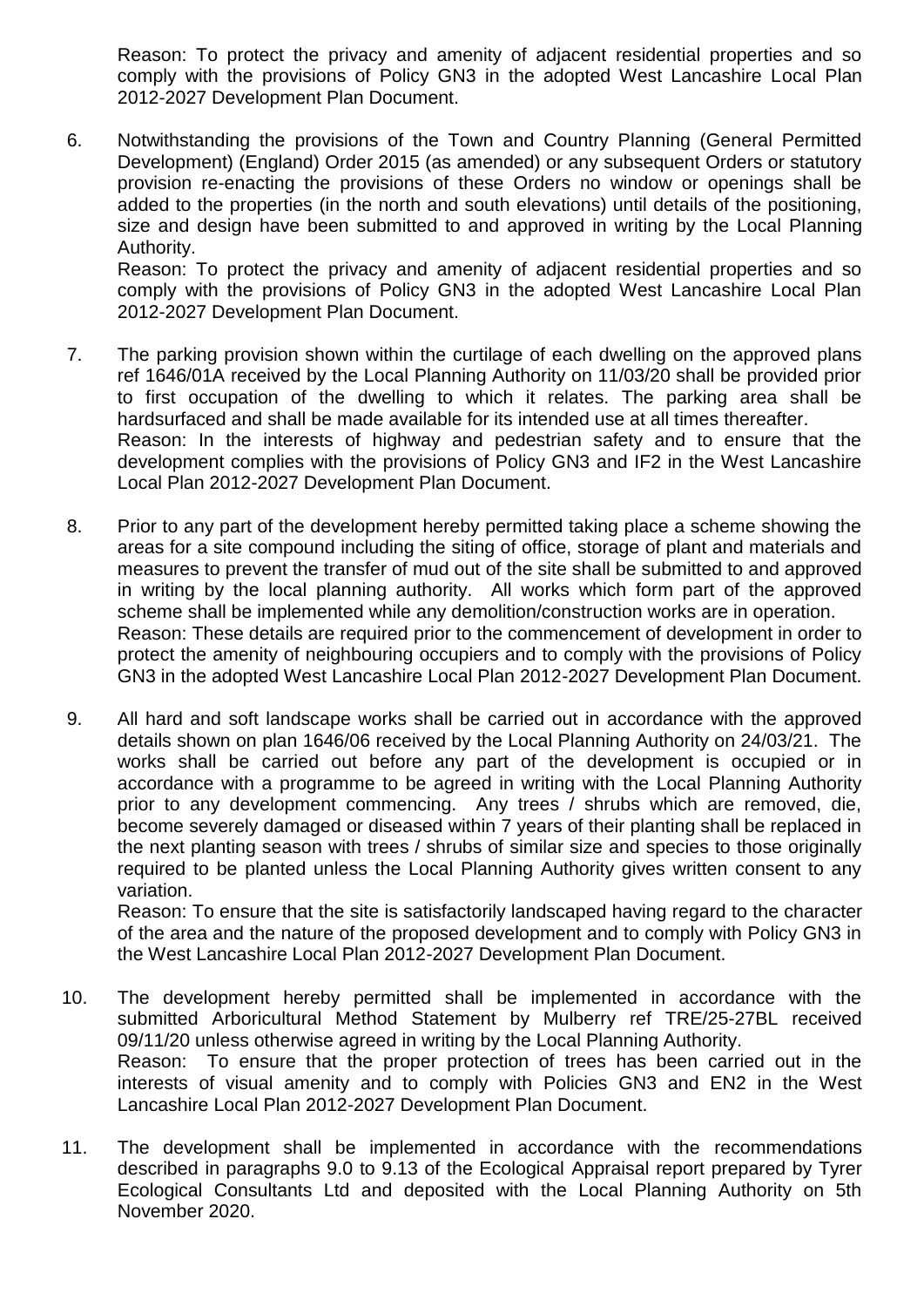Reason: To safeguard protected species and so ensure that the development complies with the provisions of Policy EN2 in the West Lancashire Local Plan 2012-2027 Development Plan Document.

12. The development shall not be occupied until the surface water and sewage disposal works have been completed on site in accordance with the approved plans and Phase 2 Foul and Surface Water Drainage Philosophy by PSA Design received by the Local Planning Authority on 11/01/21. The development shall be completed in accordance with the approved details and retained thereafter for the lifetime of the development.

Before any dwelling is occupied / the building is first brought into use, a validation report (that demonstrates that the drainage scheme has been carried out in accordance with the approved plan) must be submitted to the Local Planning Authority.

The approved works shall be retained as such thereafter.

Reason: To ensure adequate drainage for the proposed development and to ensure that there is no flood risk on- or off-the site resulting from the proposed development and to ensure that the development complies with the provisions of Policy GN3 in the adopted West Lancashire Local Plan 2012-2027 Development Plan Document.

### **Notes**

1. The site overlies the sandstone rock, in a Groundwater Source Protection Zone (SPZ) 2. This forms an aquifer, abstracted at depth by United Utilities for public drinking water supply at the nearby Springfield borehole. The prevention of pollution to drinking water supplies in these locations is critical. The applicant should follow best practice on their use and storage of fuels, oils and chemicals to remove the risk of causing pollution during construction. We request that this information is included as an Informative on the Decision Notice.

The Environment Agency has a series of published position statements documenting their approach to managing and protecting groundwater. These are outlined in The Environment Agency's approach to groundwater protection. The Environment Agency expects site owners, developers and operators to comply with this guidance to ensure that groundwater is adequately managed and protected.

If the applicant intends to offer wastewater assets forward for adoption by United Utilities, the proposed detailed design will be subject to a technical appraisal by an Adoptions Engineer as we need to be sure that the proposal meets the requirements of Sewers for Adoption and United Utilities' Asset Standards. The detailed layout should be prepared with consideration of what is necessary to secure a development to an adoptable standard. This is important as drainage design can be a key determining factor of site levels and layout. The proposed design should give consideration to long term operability and give United Utilities a cost effective proposal for the life of the assets. Therefore, should this application be approved and the applicant wishes to progress a Section 104 agreement, we strongly recommend that no construction commences until the detailed drainage design, submitted as part of the Section 104 agreement, has been assessed and accepted in writing by United Utilities. Any works carried out prior to the technical assessment being approved is done entirely at the developers own risk and could be subject to change.

Water Supply

If the applicant intends to obtain a water supply from United Utilities for the proposed development, we strongly recommend they engage with us at the earliest opportunity. If reinforcement of the water network is required to meet the demand, this could be a significant project and the design and construction period should be accounted for.

To discuss a potential water supply or any of the water comments detailed above, the applicant can contact the team at DeveloperServicesWater@uuplc.co.uk.

Please note, all internal pipework must comply with current Water Supply (water fittings) Regulations 1999.